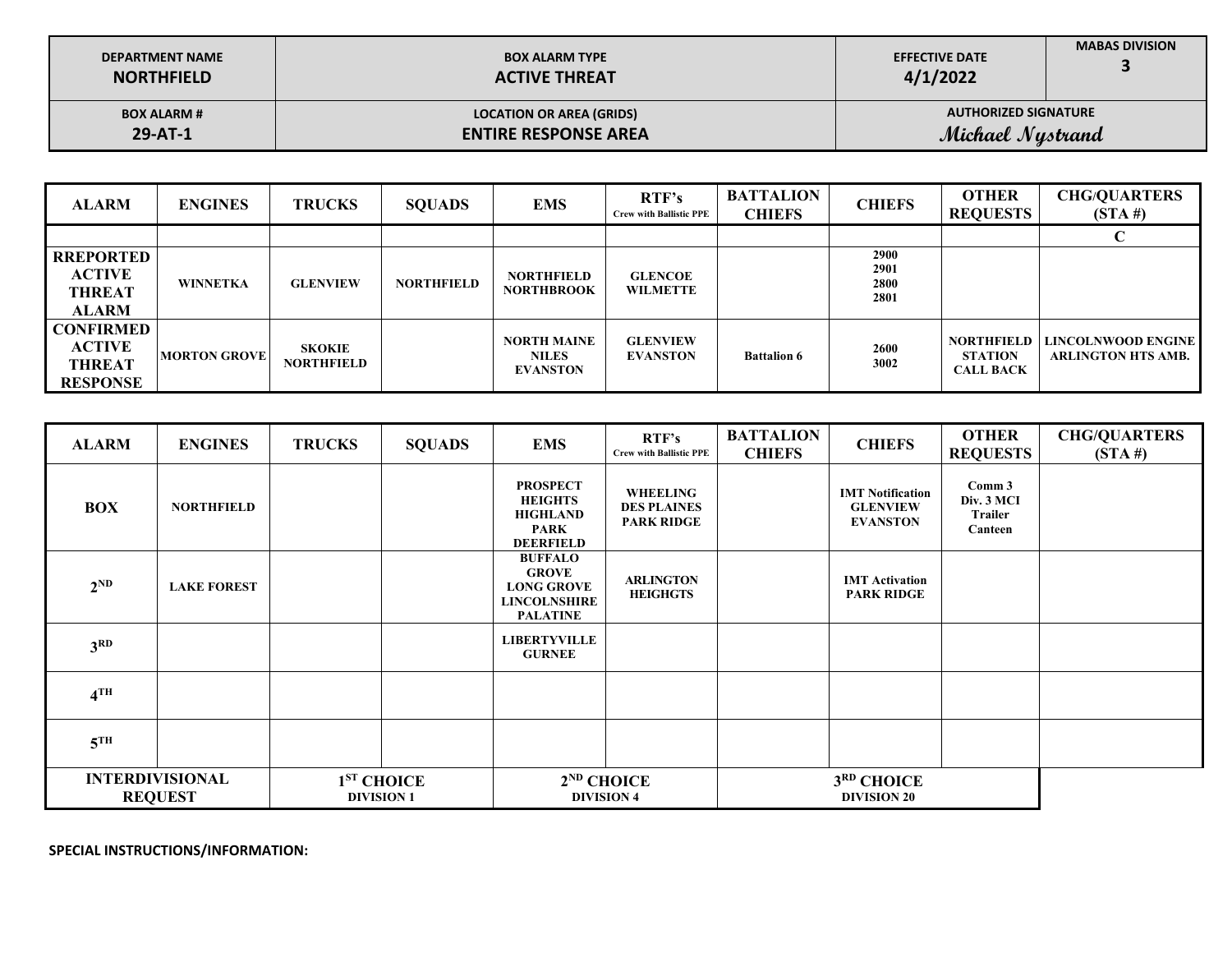| <b>DEPARTMENT NAME:</b>             | <b>BOX ALARM TYPE:</b>                     | <b>EFFECTIVE DATE:</b> | <b>MABAS DIVISION:</b> |
|-------------------------------------|--------------------------------------------|------------------------|------------------------|
| <b>NORTHFIELD</b>                   | <b>EMS / Life Safety</b>                   | 4/1/2022               |                        |
| <b>BOX ALARM #:</b><br>$29 - E - 1$ | <b>LOCATION OR AREA:</b><br>Entire Village | AUTHORIZED SIGNATURE:  | Chiel Michael Nustrand |

| <b>ALARM</b>           | <b>ENGINES</b> | <b>TRUCKS</b>   | <b>SQUADS</b>  | <b>EMS</b>                                   | <b>CHIEFS</b>          | <b>OTHER REQUESTS</b> | <b>CHANGE/QUARTERS (STA #)</b> |
|------------------------|----------------|-----------------|----------------|----------------------------------------------|------------------------|-----------------------|--------------------------------|
| <b>Pin-In Response</b> | WINNETKA       |                 | NORTHFIELD     | <b>NORTHFIELD</b><br><b>WILMETTE</b>         | 2900<br>2901           |                       |                                |
| <b>EMS</b> Plan        |                | <b>GLENVIEW</b> | <b>GLENCOE</b> | HIGHLAND<br><b>PARK</b><br><b>NORTHBROOK</b> | 2800<br>B <sub>6</sub> | <b>CALL BACK</b>      |                                |

| <b>ALARM</b>                             | <b>ENGINES</b>                    | <b>TRUCKS</b> | <b>SQUADS</b> | <b>EMS</b>                                                                  | <b>CHIEFS</b>                                      | <b>OTHER REQUESTS</b> | <b>CHANGE/QUARTERS (STA#)</b>       |
|------------------------------------------|-----------------------------------|---------------|---------------|-----------------------------------------------------------------------------|----------------------------------------------------|-----------------------|-------------------------------------|
| <b>BOX</b>                               | <b>PROSPECT</b><br><b>HEIGHTS</b> | NORTHFIELD    |               | <b>EVANSTON</b><br><b>MORTON</b><br><b>GROVE</b><br><b>SKOKIE</b>           | 600<br>2600<br>3002<br><b>IMAT</b><br>Notification |                       | LINCOLNWOOD ENG<br>LAKE FOREST AMB. |
| 2 <sub>ND</sub>                          | <b>NORTH</b><br><b>MAINE</b>      | DEERFIELD     |               | DEERFIELD<br><b>NILES</b><br>WHEELING                                       | <b>IMAT</b>                                        |                       |                                     |
| 3 <sub>3</sub> RD                        |                                   |               |               | <b>DESPLAINES</b><br><b>PARK RIDGE</b><br><b>PROSPECT</b><br><b>HEIGHTS</b> |                                                    |                       |                                     |
| $_4$ TH                                  |                                   |               |               | WHEELING<br><b>PALATINE</b>                                                 |                                                    |                       |                                     |
| $5$ <sup>TH</sup>                        |                                   |               |               |                                                                             |                                                    |                       |                                     |
| <b>INTERDIVISIONAL</b><br><b>REQUEST</b> |                                   | $1ST$ CHOICE  |               | 2 <sup>ND</sup> CHOICE                                                      |                                                    | 3RD CHOICE            |                                     |

**STATION ADDRESSES: 1800 Winnetka Road Northfield**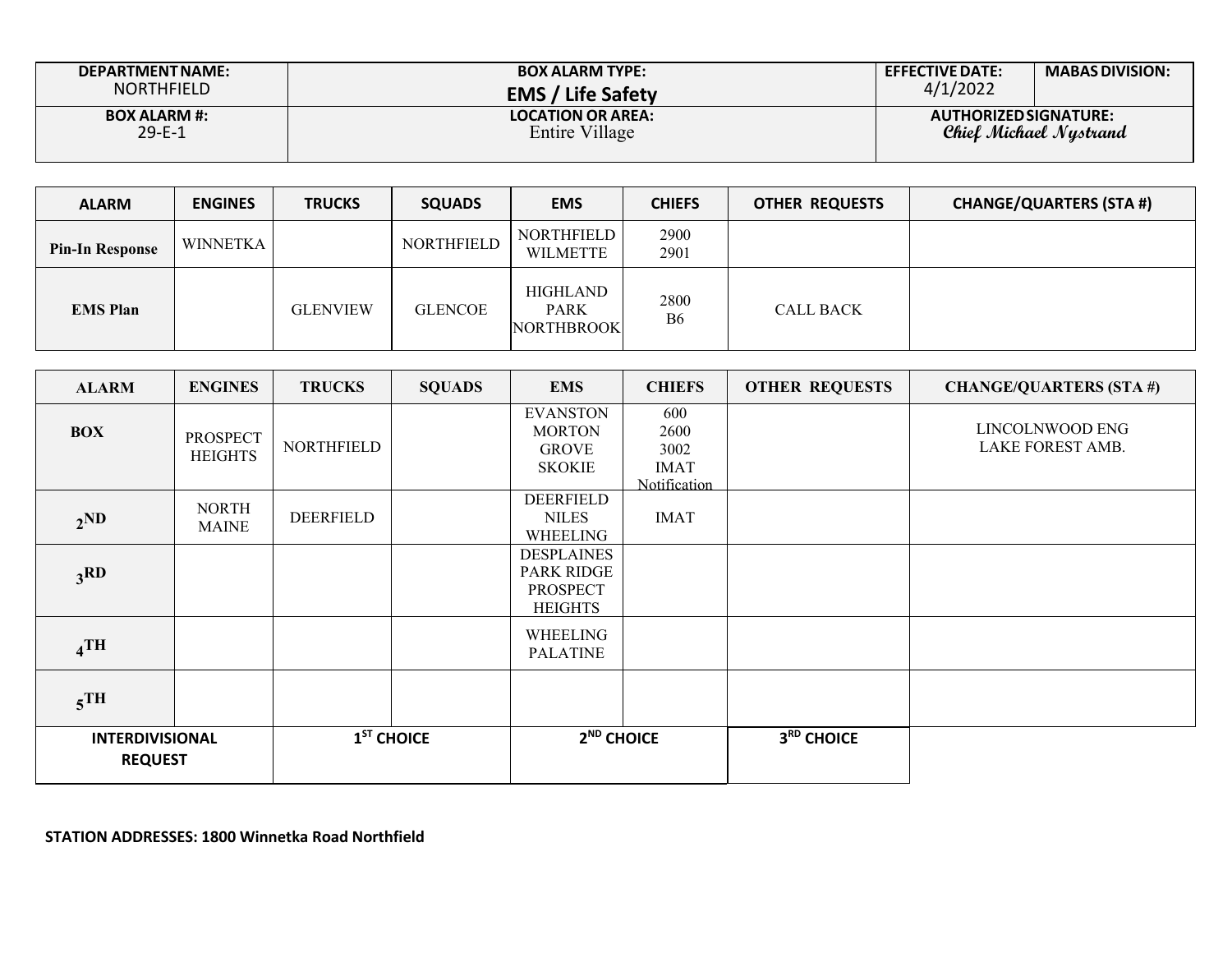| DEPARTMENT NAME:                | <b>BOX ALARM TYPE:</b>                     | <b>EFFECTIVE DATE:</b> | <b>MABAS DIVISION:</b> |
|---------------------------------|--------------------------------------------|------------------------|------------------------|
| <b>NORTHFIELD</b>               | <b>STRUCTURE FIRE</b>                      | 4/1/2022               |                        |
| <b>BOX ALARM #:</b><br>$29-F-1$ | <b>LOCATION OR AREA:</b><br>ENTIRE VILLAGE | AUTHORIZED SIGNATURE:  | Michael Nystrand       |

| <b>ALARM</b>                                     | <b>ENGINES</b>                                      | <b>TRUCKS</b>                      | <b>SQUADS</b>                       | <b>EMS</b>        | <b>CHIEFS</b>                  | <b>OTHER REQUESTS</b> | <b>CHANGE/QUARTERS (STA #)</b>                |
|--------------------------------------------------|-----------------------------------------------------|------------------------------------|-------------------------------------|-------------------|--------------------------------|-----------------------|-----------------------------------------------|
| <b>Reported</b><br><b>Working</b><br><b>Fire</b> | <b>WINNETKA</b>                                     | <b>GLENVIEW</b><br><b>WILMETTE</b> | <b>NORTHFIELD</b><br><b>GLENCOE</b> | <b>NORTHFIELD</b> | <b>B28</b><br>2900<br>2901     |                       |                                               |
| <b>Working Fire</b>                              | <b>NORTHBROOK</b><br><b>HIGHLAND</b><br><b>PARK</b> | NORTHFIELD                         |                                     | WHEELING          | 2800<br>3002<br>B <sub>6</sub> | Northfield Call Back  | LINCOLNWOOD ENG.<br><b>BUFFALO GROVE AMB.</b> |

| <b>ALARM</b>                             | <b>ENGINES</b>                      | <b>TRUCKS</b>     | <b>SQUADS</b>                 | <b>EMS</b>                         | <b>CHIEFS</b>                                              | <b>OTHER REQUESTS</b> | <b>CHANGE/QUARTERS (STA #)</b>                   |
|------------------------------------------|-------------------------------------|-------------------|-------------------------------|------------------------------------|------------------------------------------------------------|-----------------------|--------------------------------------------------|
| <b>BOX</b>                               | LINCOLNWOOD<br><b>EVANSTON</b>      | <b>PARK RIDGE</b> | <b>MORTON</b><br><b>GROVE</b> | <b>BUFFALO</b><br><b>GROVE</b>     | <b>WILMETTE</b><br><b>NORTBROOK</b><br><b>IMAT Notify.</b> |                       | <b>NORTH MAINE ENG</b><br>ARLINGTON HEIGHTS AMB. |
| 2 <sub>ND</sub>                          | <b>SKOKIE</b><br><b>NORTH MAINE</b> | <b>DEERFIELD</b>  |                               | <b>ARLINGTON</b><br><b>HEIGHTS</b> | <b>IMAT</b> Request                                        |                       | <b>NILES ENG</b><br><b>LAKE FOREST AMB.</b>      |
| 3 <sub>RD</sub>                          | <b>NILES</b><br><b>DES PLAINES</b>  |                   | <b>LINCOLSHIRE</b>            | LAKE<br><b>FOREST</b>              |                                                            |                       | <b>LAKE BLUFF ENG</b><br>PALATINE AMB.           |
| $_4$ TH                                  | <b>LAKE BLUFF</b>                   |                   |                               | <b>PALATINE</b>                    |                                                            |                       | <b>LIBERTVILLE ENG</b><br><b>GURNEE AMB.</b>     |
| $5$ <sup>TH</sup>                        | <b>LIBERTVILLE</b>                  |                   |                               | <b>GURNEE</b>                      |                                                            |                       | <b>LAKE ZURICH ENG.</b><br>ELK GROVE AMB.        |
| <b>INTERDIVISIONAL</b><br><b>REQUEST</b> |                                     |                   | 1 <sup>ST</sup> CHOICE        |                                    | $2ND$ CHOICE                                               | 3RD CHOICE            |                                                  |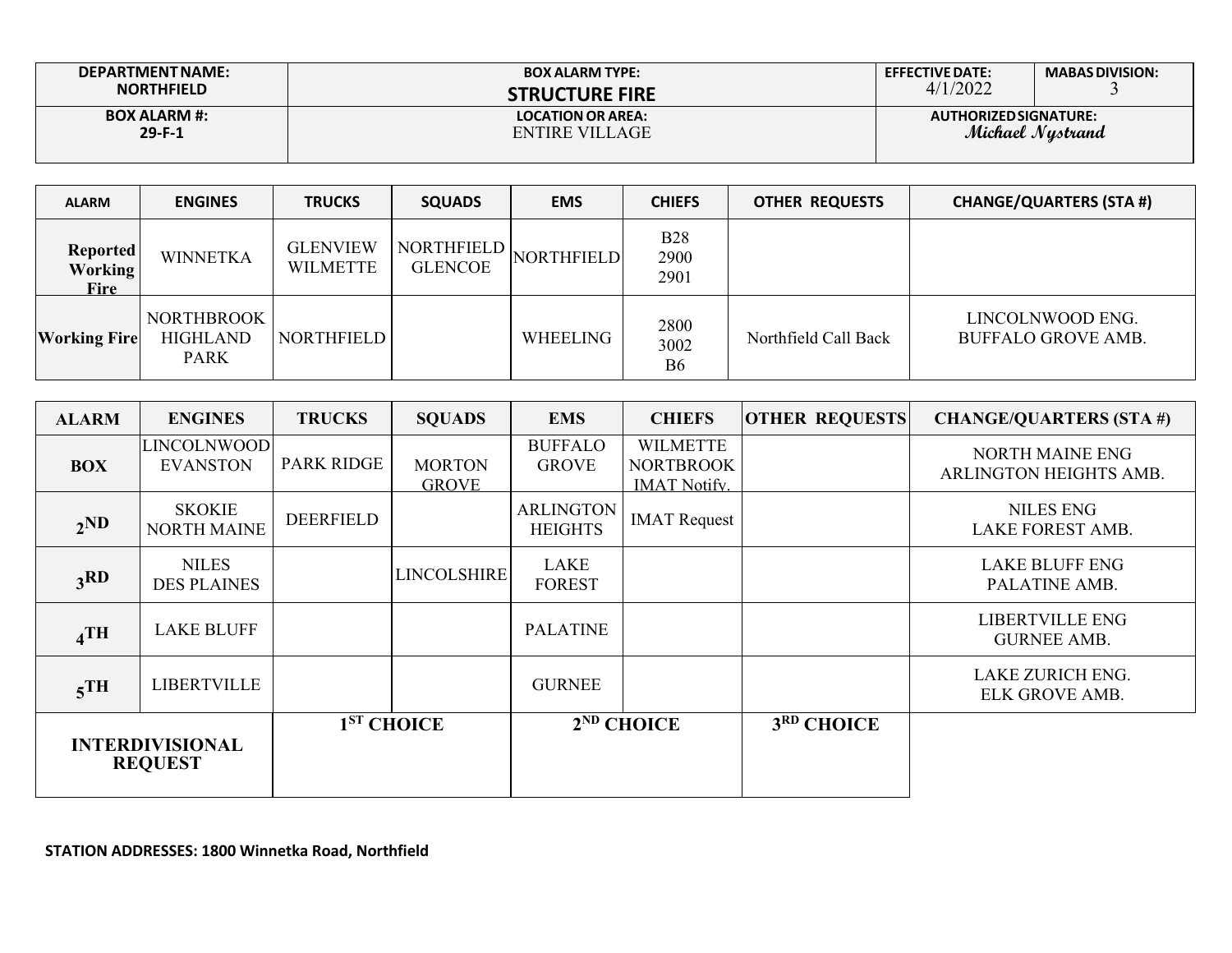| <b>DEPARTMENT NAME</b><br><b>NORTHFIELD</b> | <b>BOX ALARM TYPE</b><br><b>HAZARDOUS MATERIALS</b> | <b>EFFECTIVE DATE</b><br>4/1/2022 | <b>MABAS DIVISION</b>                         |
|---------------------------------------------|-----------------------------------------------------|-----------------------------------|-----------------------------------------------|
| <b>BOX ALARM#</b><br>$29 - H - 1$           | <b>LOCATION OR AREA</b><br><b>ENTIRE VILLAGE</b>    |                                   | <b>AUTHORIZED SIGNATURE</b><br>CHIEF NYSTRAND |

| <b>ALARM</b> | <b>ENGINES</b>  | <b>TRUCKS</b>   | <b>SQUADS</b>     | <b>EMS</b>        | <b>HAZ-MAT</b><br><b>TECHS/TEAMS</b> | <b>CHIEFS</b> | <b>OTHER</b><br><b>REQUESTS</b>                      | <b>CHANGE/QUARTERS</b><br>(STA#) |
|--------------|-----------------|-----------------|-------------------|-------------------|--------------------------------------|---------------|------------------------------------------------------|----------------------------------|
| <b>STILL</b> | <b>WINNETKA</b> | <b>GLENVIEW</b> | <b>NORTHFIELD</b> | <b>NORTHFIELD</b> | <b>WINNETKA</b><br><b>WILMETTE</b>   | 2900<br>2901  | <b>Haz Mat Team Directors</b><br><b>Notification</b> |                                  |

| <b>ALARM</b>                             | <b>ENGINES</b>    | <b>TRUCKS</b>          | <b>SQUADS</b>  | <b>EMS</b>                       | <b>HAZ-MAT</b><br><b>TECHS/TEAMS</b>       | <b>CHIEFS</b>                                                                 | <b>OTHER</b><br><b>REQUESTS</b> | <b>CHANGE/QUARTERS</b><br>(STA#)                   |
|------------------------------------------|-------------------|------------------------|----------------|----------------------------------|--------------------------------------------|-------------------------------------------------------------------------------|---------------------------------|----------------------------------------------------|
| <b>BOX</b>                               | <b>NORTHBROOK</b> | <b>NORTHFIELD</b>      | <b>GLENCOE</b> | <b>WHEELING</b><br><b>SKOKIE</b> | <b>Division 3</b><br><b>TECHS/TEAMS</b>    | <b>WINNETKA</b><br><b>WILMETTE</b><br><b>PARK RIDGE</b><br><b>IMAT NOTIFY</b> | Haz-Mat 3<br>Decon 3<br>Comm 3  | <b>LINCOLNWOOD ENG.</b><br><b>LAKE FOREST AMB.</b> |
| 2 <sub>ND</sub>                          |                   |                        |                |                                  | <b>Division 1</b><br>Haz Mat Techs         | <b>GLENVIEW</b><br><b>IMAT REQUEST</b>                                        | Air 3<br>Canteen                |                                                    |
| 3 <sup>RD</sup>                          |                   |                        |                |                                  | Division 4&5<br><b>Haz Mat Techs</b>       |                                                                               |                                 |                                                    |
| 4 <sup>TH</sup>                          |                   |                        |                |                                  | <b>Division 20</b><br><b>Haz Mat Techs</b> |                                                                               |                                 |                                                    |
| 5 <sup>TH</sup>                          |                   |                        |                |                                  | <b>CHICAGO</b><br><b>Haz Mat Techs</b>     |                                                                               |                                 |                                                    |
| <b>INTERDIVISIONAL</b><br><b>REQUEST</b> |                   | 1 <sup>ST</sup> CHOICE |                | 2 <sup>ND</sup> CHOICE           |                                            |                                                                               | 3RD CHOICE                      |                                                    |

**Ha**

**STATION ADRESS: 1800 Winnetka Road Northfield**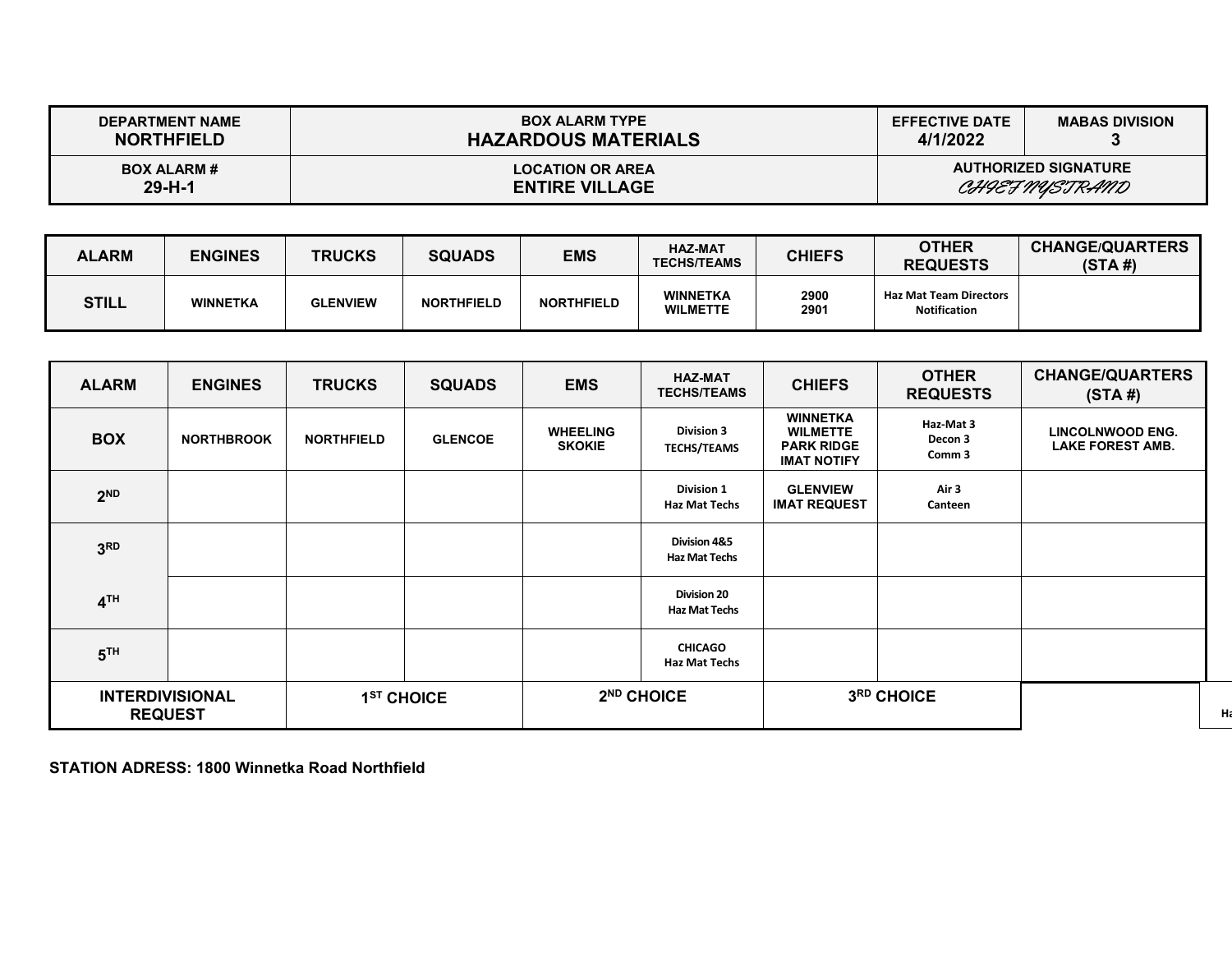| <b>DEPARTMENT NAME</b> | <b>BOX ALARM TYPE</b>                    | <b>EFFECTIVE DATE</b> | <b>MABAS DIVISION</b>       |
|------------------------|------------------------------------------|-----------------------|-----------------------------|
| <b>NORTHFIELD</b>      | <b>FIRE INVESTIGATION - SPECIFY TYPE</b> | 4/1/2022              |                             |
| <b>BOX ALARM #</b>     | <b>LOCATION OR AREA</b>                  |                       | <b>AUTHORIZED SIGNATURE</b> |
| $29 - 1 - 1$           | <b>ENTIRE VILLAGE</b>                    |                       | Michael Nystrand            |

| <b>ALARM</b>                  | <b>ENGINES</b> | <b>TRUCKS</b> | <b>SQUADS</b> | <b>EMS</b> | <b>OTHER REQUESTS</b> | <b>SINGLE FAMILY</b><br><b>RESIDENCE</b>  | <b>MULTI UNIT / FAMILY</b><br><b>COMPLEX</b> | <b>TARGET HAZARD</b><br><b>HIGH RISE</b>   |
|-------------------------------|----------------|---------------|---------------|------------|-----------------------|-------------------------------------------|----------------------------------------------|--------------------------------------------|
| <b>WORKING</b><br><b>FIRE</b> |                |               |               |            |                       | <b>NORTHFIELD</b><br><b>INVESTIGATORS</b> | <b>NORTHFIELD</b><br><b>INVESTIGATORS</b>    | <b>NORTHFIELD</b><br><b>INVESTIGATIONS</b> |

|              |                |               |               |            |                                                                    | 13533131313131313131313                                                                 | Also be a state of the state of the state of the state of the state of the state of the state of the state of |                                                                                           |
|--------------|----------------|---------------|---------------|------------|--------------------------------------------------------------------|-----------------------------------------------------------------------------------------|---------------------------------------------------------------------------------------------------------------|-------------------------------------------------------------------------------------------|
| <b>ALARM</b> | <b>ENGINES</b> | <b>TRUCKS</b> | <b>SQUADS</b> | <b>EMS</b> | <b>OTHER REQUESTS</b>                                              | <b>SINGLE FAMILY</b>                                                                    | <b>MULTI FAMILY</b>                                                                                           | <b>TARGET HAZARD</b>                                                                      |
| <b>BOX</b>   |                |               |               |            | $FI-3$<br><b>OSFM ARSON INV. / K-9</b><br><b>NORTHFIELD POLICE</b> | <b>DIVISION 3</b><br>EIGHT $(8)$<br><b>INVESTIGATORS</b><br>&<br><b>ONE TEAM LEADER</b> | <b>DIVISION 3</b><br><b>TWELVE (12)</b><br><b>INVESTIGATORS</b><br>&<br><b>TWO TEAM LEADERS</b>               | <b>DIVISION 3</b><br>SIXTEEN (16)<br><b>INVESTIGATORS</b><br>&<br><b>TWO TEAM LEADERS</b> |
| 2nd          |                |               |               |            | COMM <sub>3</sub><br><b>GLENVIEW DRONE</b>                         | <b>ADDITIONAL</b><br><b>DIVISION 3</b><br><b>INVESTIGATORS</b>                          | <b>ADDITIONAL</b><br><b>DIVISION 3</b><br><b>INVESTIGATORS</b>                                                | <b>ADDITIONAL</b><br><b>DIVISION 3</b><br><b>INVESTIGATORS</b>                            |
| 3rd          |                |               |               |            |                                                                    | <b>DIVISION 20</b><br><b>INVESTIGATORS</b>                                              | <b>DIVISION 20</b><br><b>INVESTIGATORS</b>                                                                    | <b>DIVISION 20</b><br><b>INVESTIGATORS</b>                                                |
| 4th          |                |               |               |            |                                                                    | <b>DIVISION 1</b><br><b>INVESTIGATORS</b>                                               | <b>DIVISION 1</b><br><b>INVESTIGATORS</b>                                                                     | <b>DIVISION 1</b><br><b>INVESTIGATORS</b>                                                 |

| <b>FI-3 VEHICLE LOCATION SCHEDULE</b> |                |  |  |  |  |  |  |  |
|---------------------------------------|----------------|--|--|--|--|--|--|--|
| January - April                       | Deerfield #19  |  |  |  |  |  |  |  |
| May – August                          | North Maine #1 |  |  |  |  |  |  |  |
| September – December                  | Glenview #13   |  |  |  |  |  |  |  |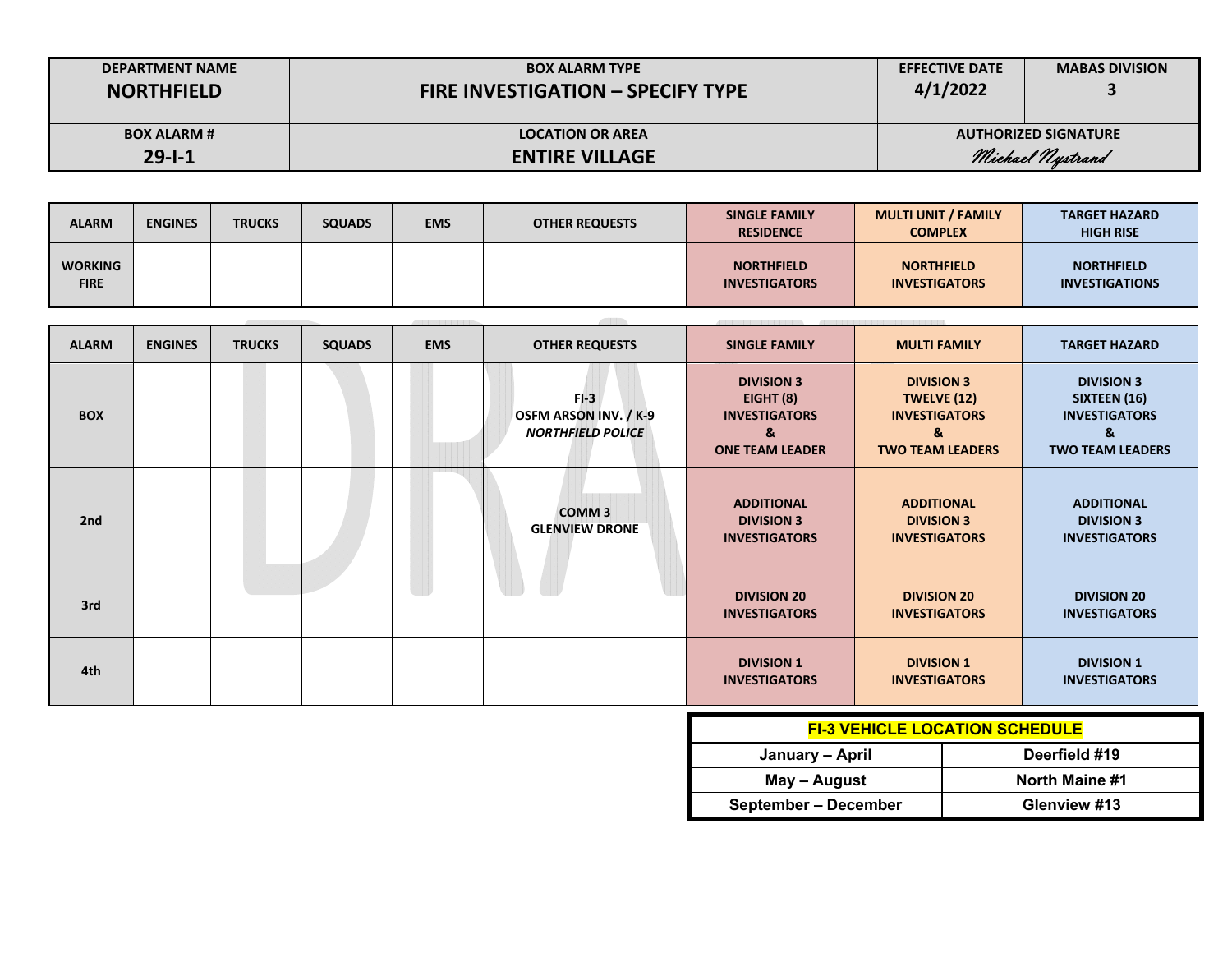| <b>DEPARTMENT NAME</b> | <b>BOX ALARM TYPE</b>                     | <b>EFFECTIVE DATE</b> | <b>MABAS DIVISION</b>       |
|------------------------|-------------------------------------------|-----------------------|-----------------------------|
| <b>NORTHFIELD</b>      | <b>TECHNICAL RESCUE (IDENTIFY NATURE)</b> | 4/1/2022              |                             |
| <b>BOX ALARM #</b>     | <b>LOCATION OR AREA (GRIDS)</b>           |                       | <b>AUTHORIZED SIGNATURE</b> |
| $29 - R - 1$           | <b>ENTIRE RESPONSE AREA</b>               |                       | Chief Nystrand              |

| <b>ALARM</b>                                            | <b>ENGINES</b> | <b>TRUCKS</b>                      | <b>SQUADS</b>                       | <b>EMS</b>                    | <b>CHIEFS</b>                | <b>TRT TEAMS</b>     | <b>HIGH ANGLE /</b><br><b>COLLAPSE</b> | <b>TRENCH</b> | <b>CONFINED</b><br><b>SPACE</b> | <b>CHANGE OF</b><br><b>QUARTERS</b>                                               |
|---------------------------------------------------------|----------------|------------------------------------|-------------------------------------|-------------------------------|------------------------------|----------------------|----------------------------------------|---------------|---------------------------------|-----------------------------------------------------------------------------------|
| <b>STILL</b><br><b>(CONFIRMED)</b><br><b>INCIDENT</b> ) | WINNETKA       | <b>GLENVIEW</b><br><b>WILMETTE</b> | <b>NORTHFIELD</b><br><b>GLENCOE</b> | <b>NORTHFIELD</b><br>WHEELING | 2900<br>2901<br>2601<br>2800 | <b>ON-DUTY TECHS</b> |                                        |               |                                 | <b>LINCOLNWOOD</b><br><b>ENG</b><br><b>LAKE FOREST</b><br>AMB<br><b>CALL BACK</b> |

| <b>ALARM</b> | <b>ENGINES</b>    | <b>TRUCKS</b>     | <b>SOUADS</b>                  | <b>EMS</b>                  | <b>CHIEFS</b>                     | <b>TRT TEAMS</b>   | <b>HIGH ANGLE /</b><br><b>COLLAPSE</b>                                                                                                                                | <b>TRENCH</b>                                                                                                                                                                                                                     | <b>CONFINED SPACE</b>                                                                                                                                                                                       |  |
|--------------|-------------------|-------------------|--------------------------------|-----------------------------|-----------------------------------|--------------------|-----------------------------------------------------------------------------------------------------------------------------------------------------------------------|-----------------------------------------------------------------------------------------------------------------------------------------------------------------------------------------------------------------------------------|-------------------------------------------------------------------------------------------------------------------------------------------------------------------------------------------------------------|--|
| <b>BOX</b>   | <b>NORTHBROOK</b> | <b>NORTHFIELD</b> | <b>HIGHLAND</b><br><b>PARK</b> | <b>SKOKIE</b>               | <b>GLENCOE</b><br><b>GLENVIEW</b> | <b>DIVISION 3</b>  | <b>RESCUE 3</b><br><b>SKOKIE U17</b><br><b>MORTON GROVE</b><br><b>S4</b><br><b>EVANSTON S21</b><br><b>PARK RIDGE S35</b><br>COMM <sub>3</sub><br><b>LIGHT TOWER 3</b> | <b>RESCUE 3</b><br><b>SKOKIE U17</b><br><b>MORTON GROVE</b><br><b>S4</b><br><b>EVANSTON S21</b><br><b>PARK RIDGE S35</b><br><b>AIR-KNIFE &amp;</b><br><b>VACON FROM</b><br><b>NFLD PW</b><br><b>COMM3</b><br><b>LIGHT TOWER 3</b> | <b>RESCUE 3</b><br><b>SKOKIE U17</b><br><b>MORTON GROVE</b><br><b>S4</b><br><b>EVANSTON S21</b><br><b>PARK RIDGE S35</b><br>AIR <sub>3</sub><br><b>DECON 3</b><br>COMM <sub>3</sub><br><b>LIGHT TOWER 3</b> |  |
| 2nd          |                   | <b>DEERFIELD</b>  |                                | <b>NILES</b>                | <b>IMAT</b><br><b>RESPONSE</b>    | <b>DIVISION 1</b>  | <b>DIVISION 1 HIGH</b><br>ANGLE/<br><b>COLLAPSE</b><br><b>EOUIPMENT</b>                                                                                               | <b>DIVISION 1</b><br><b>TRENCH</b><br><b>EQUIPMENT</b>                                                                                                                                                                            | <b>DIVISION 1</b><br><b>CONFINED SPACE</b><br><b>EQUIPMENT</b>                                                                                                                                              |  |
| 3rd          |                   |                   |                                | <b>LONG</b><br><b>GROVE</b> |                                   | DIVISION 4 & 5     | <b>DIVISION 4&amp;5</b><br><b>HIGH ANGLE /</b><br><b>COLLAPSE</b><br><b>EQUIPMENT</b>                                                                                 | <b>DIVISION 4&amp;5</b><br><b>TRENCH</b><br><b>EQUIPMENT</b>                                                                                                                                                                      | <b>DIVISION 4&amp;5</b><br><b>CONFINED SPACE</b><br><b>EQUIPMENT</b>                                                                                                                                        |  |
| 4th          |                   |                   |                                |                             |                                   | <b>DIVISION 12</b> | <b>DIVISION 12 HIGH</b><br>ANGLE/<br><b>COLLAPSE</b><br><b>EQUIPMENT</b>                                                                                              | <b>DIVISION 12</b><br><b>TRENCH</b><br><b>EQUIPMENT</b>                                                                                                                                                                           | <b>DIVISION 12</b><br><b>CONFINED SPACE</b><br><b>EQUIPMENT</b>                                                                                                                                             |  |
| 5th          |                   |                   |                                |                             |                                   |                    | <b>CHICAGO HIGH</b><br>ANGLE / COLLAPSE<br><b>EQUIPMENT</b>                                                                                                           | <b>CHICAGO TRENCH</b><br><b>EQUIPMENT</b>                                                                                                                                                                                         | <b>CHICAGO CONFINED</b><br><b>SPACE EQUIPMENT</b>                                                                                                                                                           |  |

**SPECIAL INSTRUCTIONS/INFORMATION:** 

**CHANGE OF QUARTERS ADDRESS: 1800 Winnetka Road, Northfield**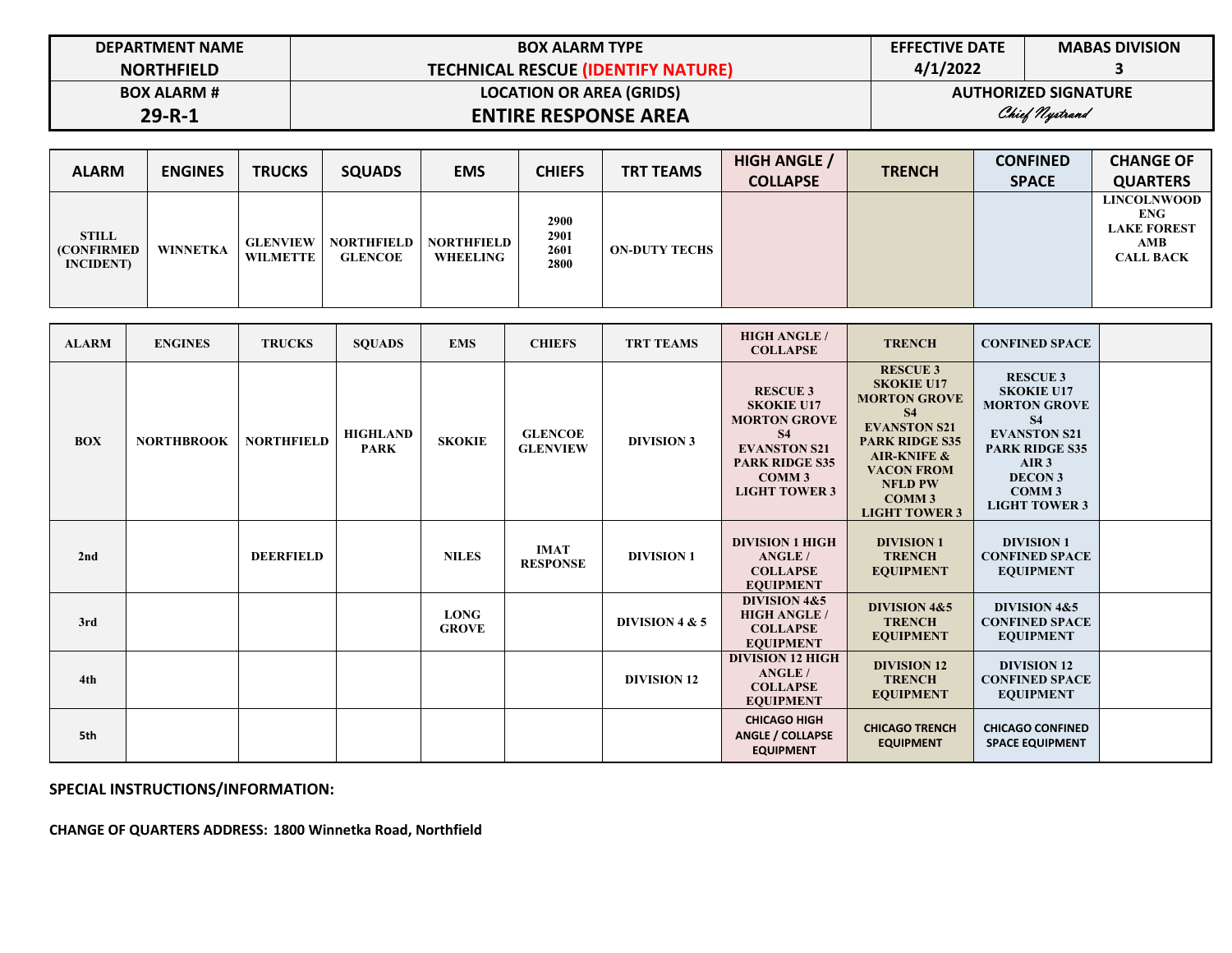| <b>DEPARTMENT NAME:</b>            | <b>BOX ALARM TYPE:</b>                             | <b>EFFECTIVE DATE:</b> | <b>MABAS DIVISION:</b>                         |
|------------------------------------|----------------------------------------------------|------------------------|------------------------------------------------|
| <b>NORTHFIELD</b>                  | <b>TENDERS (TANKERS)</b>                           | /2022                  |                                                |
| <b>BOX ALARM#:</b><br>$29 - T - 1$ | <b>LOCATION OR AREA:</b><br>ENTIRE<br>VII J<br>AGE |                        | <b>AUTHORIZED SIGNATURE:</b><br>Chief Nystrand |

| <b>ALARM</b> | <b>ENGINES</b> | <b>TRUCKS</b> | <b>SQUADS</b> | <b>TENDERS</b> | <b>EMS</b> | <b>CHIEFS</b> | <b>OTHER REQUESTS</b> | <b>CHANGE/QUARTERS</b><br>$(STA \#)$ |
|--------------|----------------|---------------|---------------|----------------|------------|---------------|-----------------------|--------------------------------------|
| <b>STILL</b> |                |               |               |                |            |               |                       |                                      |

| <b>ALARM</b>                             | <b>ENGINES</b> | <b>TRUCKS</b>                                                                                                                        | <b>SQUADS</b> | <b>TENDERS</b>                                                                                                                          | <b>EMS</b>                                                                                                        | <b>CHIEFS</b>                                          | <b>OTHER REQUESTS</b> | <b>CHANGE/QUARTERS</b><br>$(STA \#)$ |
|------------------------------------------|----------------|--------------------------------------------------------------------------------------------------------------------------------------|---------------|-----------------------------------------------------------------------------------------------------------------------------------------|-------------------------------------------------------------------------------------------------------------------|--------------------------------------------------------|-----------------------|--------------------------------------|
| <b>BOX</b>                               |                |                                                                                                                                      |               | <b>PROSPECT</b><br><b>HEIGHTS</b><br><b>LONG GROVE</b>                                                                                  |                                                                                                                   | <b>PROSPECT</b><br><b>HEIGHTS</b><br><b>LONG GROVE</b> |                       |                                      |
| 2 <sub>N</sub>                           |                |                                                                                                                                      |               | <b>LINCOLNSHIRE</b>                                                                                                                     |                                                                                                                   | LINCOLNSHIRE                                           |                       |                                      |
| 3RD                                      |                |                                                                                                                                      |               | <b>MABAS Division 5 *</b><br><b>Tender Strike Team:</b><br>Five $2000+/-$ gallon tenders PLUS<br>One chief officer                      |                                                                                                                   |                                                        |                       |                                      |
| $_4$ TH                                  |                |                                                                                                                                      |               |                                                                                                                                         | <b>MABAS Division 2*</b><br><b>Tender Strike Team:</b><br>Five $2000+/-$ gallon tenders PLUS<br>One chief officer |                                                        |                       |                                      |
| $5$ <sup>TH</sup>                        |                |                                                                                                                                      |               | <b>MABAS Division 12 *</b><br><b>Tender Strike Team:</b><br>Five 2000+/= gallon tenders PLUS<br>One chief officer                       |                                                                                                                   |                                                        |                       |                                      |
| <b>INTERDIVISIONAL</b><br><b>REQUEST</b> |                | $1ST$ CHOICE<br><b>MABAS Division 101 *</b><br><b>Tender Strike Team:</b><br>Five $2000+/-$ gallon tenders PLUS<br>One chief officer |               | $2^{ND}$ CHOICE<br><b>MABAS Division 102 *</b><br><b>Tender Strike Team:</b><br>Five $2000+/-$ gallon tenders PLUS<br>One chief officer |                                                                                                                   |                                                        | 3RD CHOICE            |                                      |

**SPECIAL INSTRUCTIONS/INFORMATION:** 

**STATION ADDRESSES: 1800 Winnetka Road, Northfield**